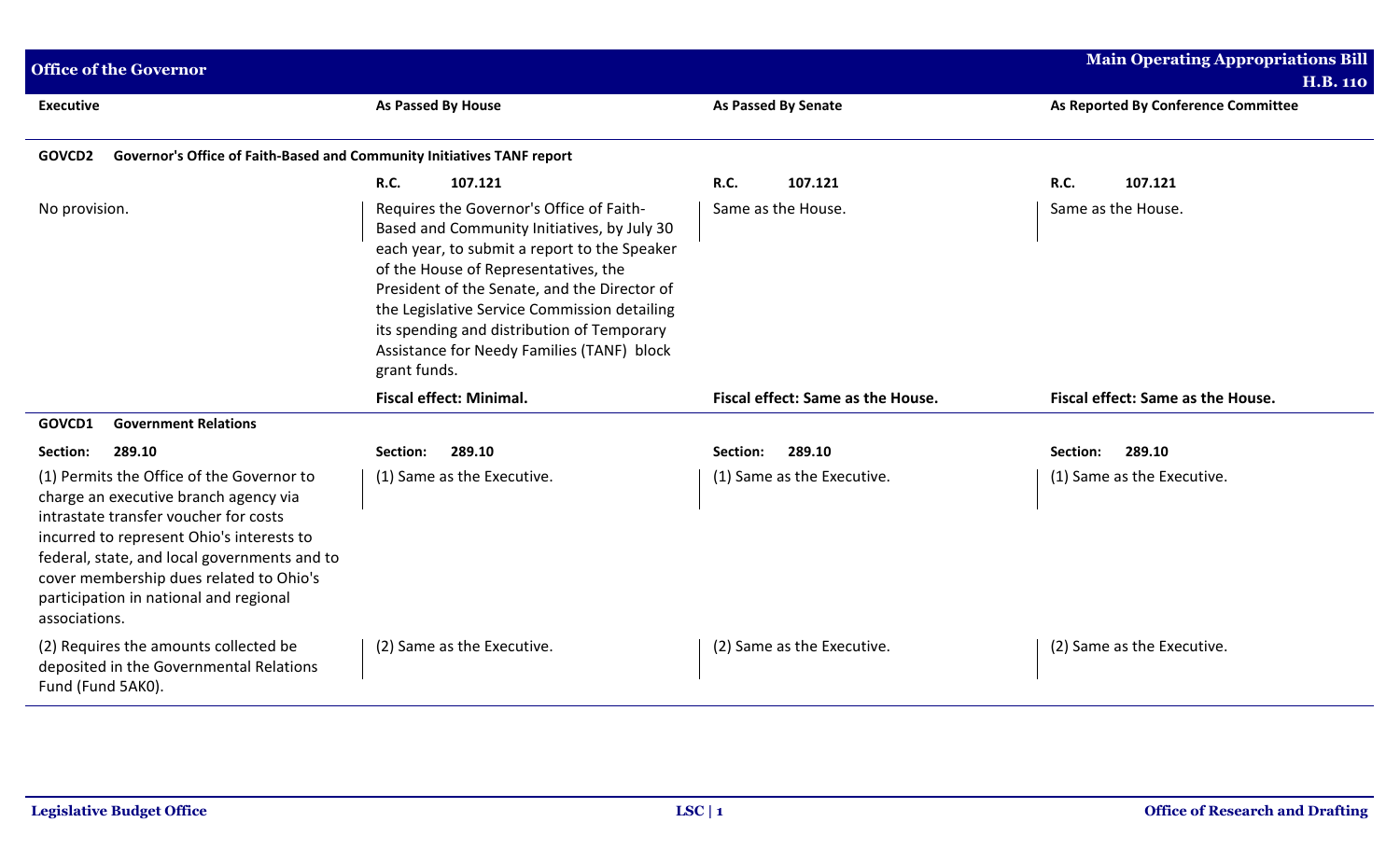| <b>Office of the Governor</b> |                                                                  |                                                                                                                                                                                                                                                                      | <b>Main Operating Appropriations Bill</b><br><b>H.B. 110</b>                                                                                                                                                                                                                                                                                                                     |
|-------------------------------|------------------------------------------------------------------|----------------------------------------------------------------------------------------------------------------------------------------------------------------------------------------------------------------------------------------------------------------------|----------------------------------------------------------------------------------------------------------------------------------------------------------------------------------------------------------------------------------------------------------------------------------------------------------------------------------------------------------------------------------|
| Executive                     | As Passed By House                                               | <b>As Passed By Senate</b>                                                                                                                                                                                                                                           | As Reported By Conference Committee                                                                                                                                                                                                                                                                                                                                              |
|                               | AGOCD36 Court orders and settlements awarding money to the state |                                                                                                                                                                                                                                                                      |                                                                                                                                                                                                                                                                                                                                                                                  |
|                               |                                                                  | <b>R.C.</b><br>109.111, 109.112                                                                                                                                                                                                                                      | R.C.<br>109.111, 109.112                                                                                                                                                                                                                                                                                                                                                         |
| No provision.                 | No provision.                                                    | Except for amounts under \$10,000 or<br>amounts collected for debts, modifies the<br>collection and distribution of money<br>received by the Attorney General by court<br>order and deposited into the custodial<br>Attorney General Court Order Fund as<br>follows: | Replaces the Senate provision with a<br>provision that creates the fund in the state<br>treasury, renames it the Attorney General<br>Court Order and Settlement Fund, specifies<br>that debts the Attorney General is collecting<br>no longer be deposited into the fund, and<br>modifies the distribution of money received<br>except for amounts under \$10,000 as<br>follows: |
| (1) No provision.             | (1) No provision.                                                | (1) Prohibits the Attorney General from<br>agreeing to a settlement that awards money<br>to the state without first obtaining the<br>approval of the Governor, the President of<br>the Senate, and the Speaker of the House of<br>Representatives.                   | (1) No provision.                                                                                                                                                                                                                                                                                                                                                                |
| (2) No provision.             | (2) No provision.                                                | (2) Requires the Attorney General, upon<br>receiving such amounts, to notify the<br>chairpersons of the House and Senate<br>Finance committees, along with the Director<br>of Budget and Management.                                                                 | (2) Same as the Senate, but requires<br>notification of the Governor, the Speaker of<br>the House and the President of the Senate<br>instead of the chairpersons of the House and<br>Senate Finance Committees.                                                                                                                                                                  |
| (3) No provision.             | (3) No provision.                                                | (3) Requires the Controlling Board to<br>approve the transfer of the money from the<br>Attorney General Court Order Fund to the<br>appropriate fund or funds in the state<br>treasury.                                                                               | (3) Replaces the Senate provision with a<br>provision that requires the Controlling Board<br>to determine the appropriate funds to which<br>the money is to be transferred.                                                                                                                                                                                                      |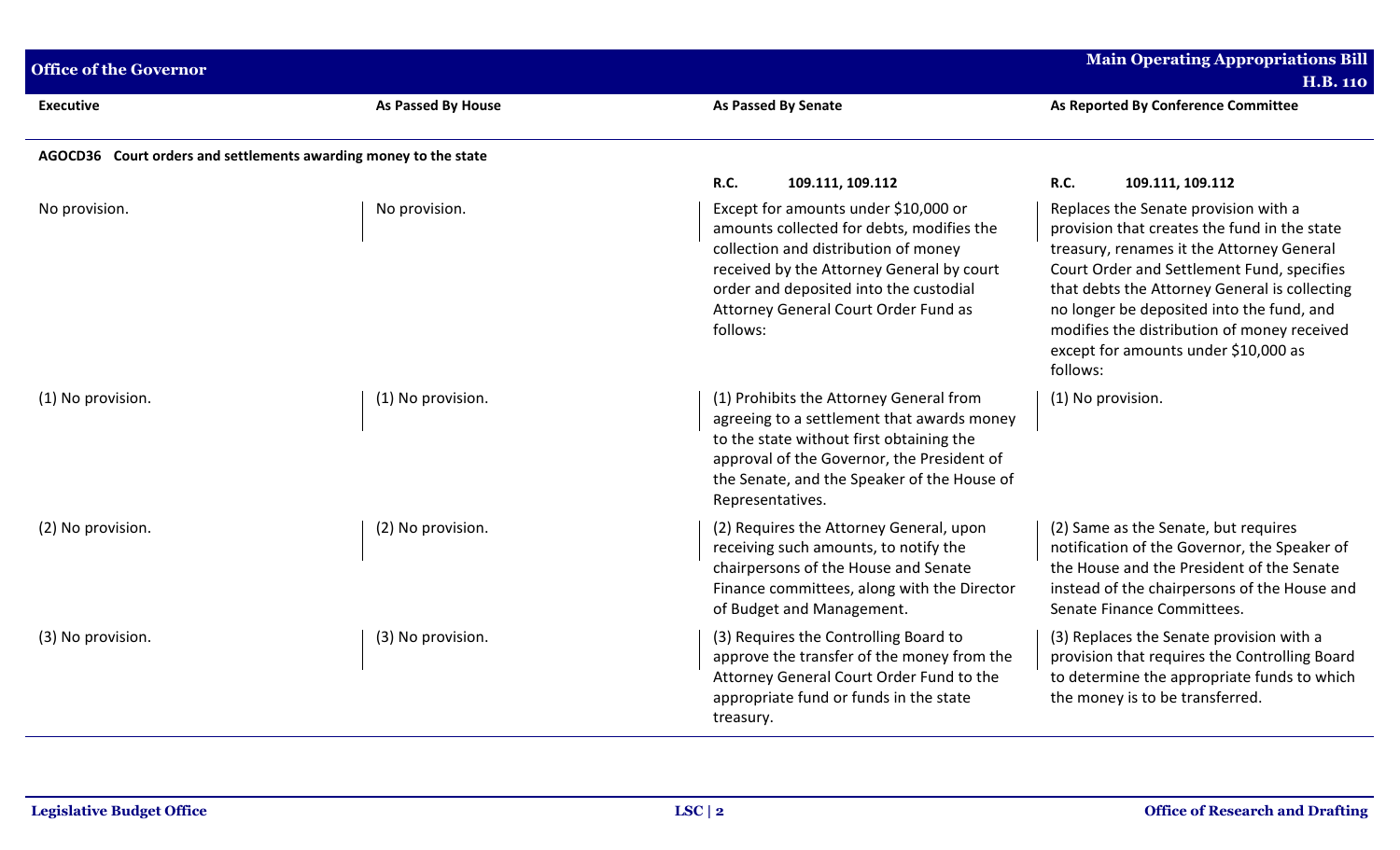| <b>Office of the Governor</b>                             |                                                                                                                                                                                                                                                                                                                                                                                                                                                                                                                                                                                                                       |                                   | <b>Main Operating Appropriations Bill</b><br><b>H.B. 110</b> |
|-----------------------------------------------------------|-----------------------------------------------------------------------------------------------------------------------------------------------------------------------------------------------------------------------------------------------------------------------------------------------------------------------------------------------------------------------------------------------------------------------------------------------------------------------------------------------------------------------------------------------------------------------------------------------------------------------|-----------------------------------|--------------------------------------------------------------|
| <b>Executive</b>                                          | As Passed By House                                                                                                                                                                                                                                                                                                                                                                                                                                                                                                                                                                                                    | <b>As Passed By Senate</b>        | As Reported By Conference Committee                          |
| AGOCD31 Law Enforcement Training Funding Study Commission |                                                                                                                                                                                                                                                                                                                                                                                                                                                                                                                                                                                                                       |                                   |                                                              |
|                                                           | 701.70<br>Section:                                                                                                                                                                                                                                                                                                                                                                                                                                                                                                                                                                                                    | 701.70<br>Section:                | 701.70<br>Section:                                           |
| (1) No provision.                                         | (1) Creates the 12-member Law<br><b>Enforcement Training Funding Study</b><br>Commission to study possible long-term<br>methods for the provision of state funding<br>to law enforcement agencies for the training<br>of their peace officers and troopers required<br>under R.C. 109.803 and evaluate the plans<br>for the Law Enforcement Reimbursement<br>Training Pilot Program (see AGOCD30) as<br>part of the study.                                                                                                                                                                                            | (1) Same as the House.            | (1) Same as the House.                                       |
| (2) No provision.                                         | (2) Specifies that Commission members<br>serve without compensation.                                                                                                                                                                                                                                                                                                                                                                                                                                                                                                                                                  | (2) Same as the House.            | (2) Same as the House.                                       |
| (3) No provision.                                         | (3) Requires the Commission to prepare a<br>report of its findings, and recommendations<br>for a method, to be used after the<br>completion of the pilot program, for the<br>provision of state funding to those law<br>enforcement agencies for the training of<br>their peace officers and troopers required<br>under R.C. 109.803. Requires the<br>Commission, not later than March 1, 2022,<br>to submit the report to the Governor, the<br>General Assembly, the Attorney General,<br>and the Legislative Service Commission.<br>Provides that upon submission of the report,<br>the Commission ceases to exist. | (3) Same as the House.            | (3) Same as the House.                                       |
|                                                           | <b>Fiscal effect: Minimal.</b>                                                                                                                                                                                                                                                                                                                                                                                                                                                                                                                                                                                        | Fiscal effect: Same as the House. | Fiscal effect: Same as the House.                            |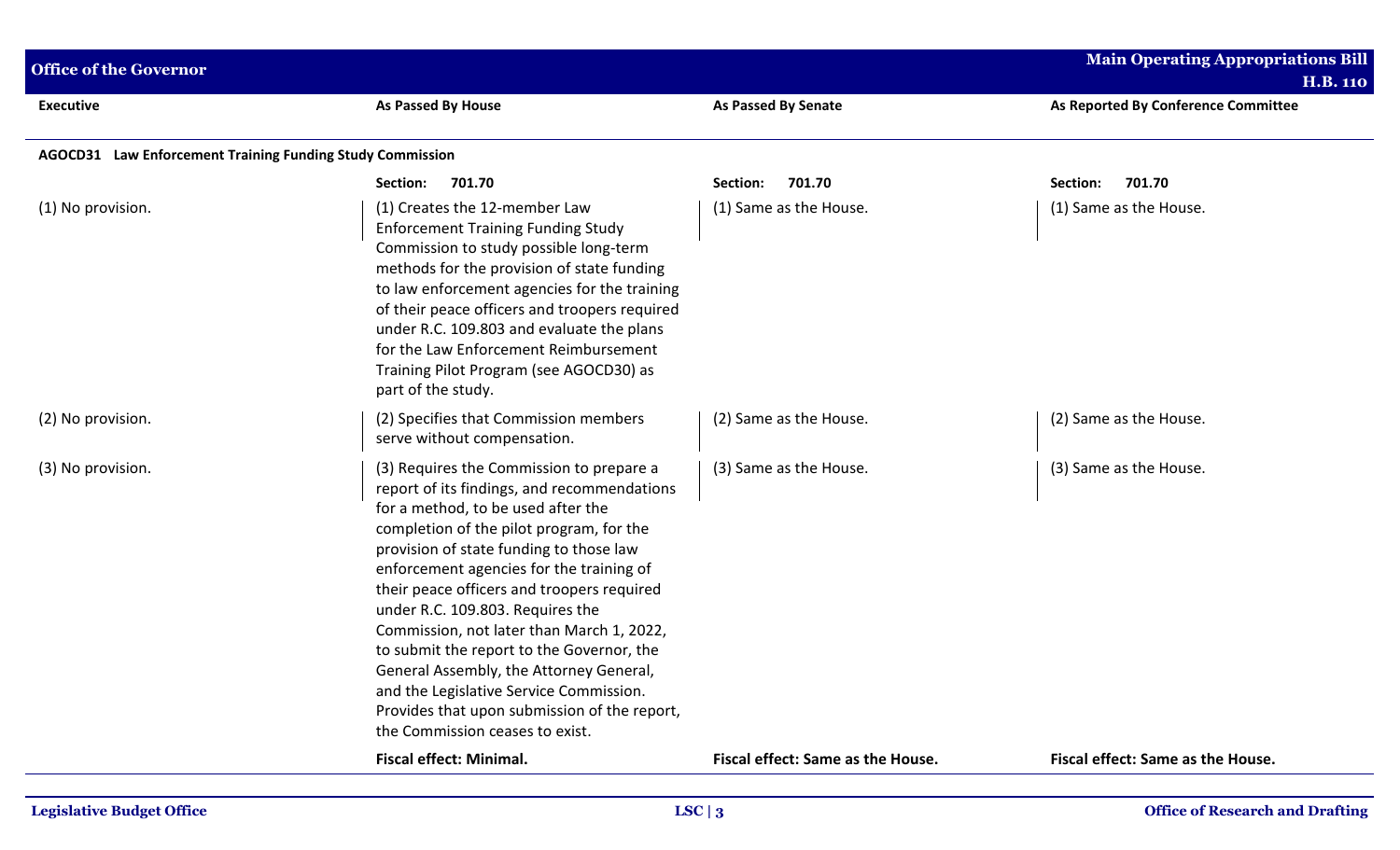| <b>Office of the Governor</b> |                                                                                                                                                                                                                                                                                                                                                                                                                                                                                                                                                                 |                                                                                                                                                                                                                                                                                                                                                                           | <b>Main Operating Appropriations Bill</b><br><b>H.B. 110</b> |
|-------------------------------|-----------------------------------------------------------------------------------------------------------------------------------------------------------------------------------------------------------------------------------------------------------------------------------------------------------------------------------------------------------------------------------------------------------------------------------------------------------------------------------------------------------------------------------------------------------------|---------------------------------------------------------------------------------------------------------------------------------------------------------------------------------------------------------------------------------------------------------------------------------------------------------------------------------------------------------------------------|--------------------------------------------------------------|
| <b>Executive</b>              | As Passed By House                                                                                                                                                                                                                                                                                                                                                                                                                                                                                                                                              | <b>As Passed By Senate</b>                                                                                                                                                                                                                                                                                                                                                | As Reported By Conference Committee                          |
| <b>BORCD81</b>                | <b>Ohio National Guard Scholarship Program eligibility</b>                                                                                                                                                                                                                                                                                                                                                                                                                                                                                                      |                                                                                                                                                                                                                                                                                                                                                                           |                                                              |
|                               | <b>R.C.</b><br>5919.34                                                                                                                                                                                                                                                                                                                                                                                                                                                                                                                                          | <b>R.C.</b><br>5919.34                                                                                                                                                                                                                                                                                                                                                    | R.C.<br>5919.34                                              |
| No provision.                 | Makes eligible for a scholarship under the<br>Ohio National Guard Scholarship Program<br>(ONG) an individual who is actively enrolled<br>as a full-time or part-time student for at<br>least three credit hours of course work in (1)<br>a credential-certifying program, (2) licensing<br>program, (3) trade certification program, or<br>(4) apprenticeship program for an in-<br>demand trade as identified by the Adjutant<br>General (ADJ), the Office of Workforce<br>Development within the Department of Job<br>and Family Services, or the Chancellor. | Same as the House, but modifies (4) by (a)<br>removing the Office of Workforce<br>Transformation within JFS as one of the<br>entities that may identify in-demand trades<br>and (b) requiring ADJ and the Chancellor, in<br>consultation with the Governor's Office of<br>Workforce Transformation, to identify in-<br>demand occupations for apprenticeship<br>programs. | Same as the Senate.                                          |
|                               | Fiscal effect: May increase expenditures for<br>ONG scholarships. The bill appropriates<br>\$19.0 million in each fiscal year to GRF line<br>item 235599, National Guard Scholarship<br>Program, to fund the scholarships (see<br>BORCD14).                                                                                                                                                                                                                                                                                                                     | Fiscal effect: Same as the House.                                                                                                                                                                                                                                                                                                                                         | Fiscal effect: Same as the House.                            |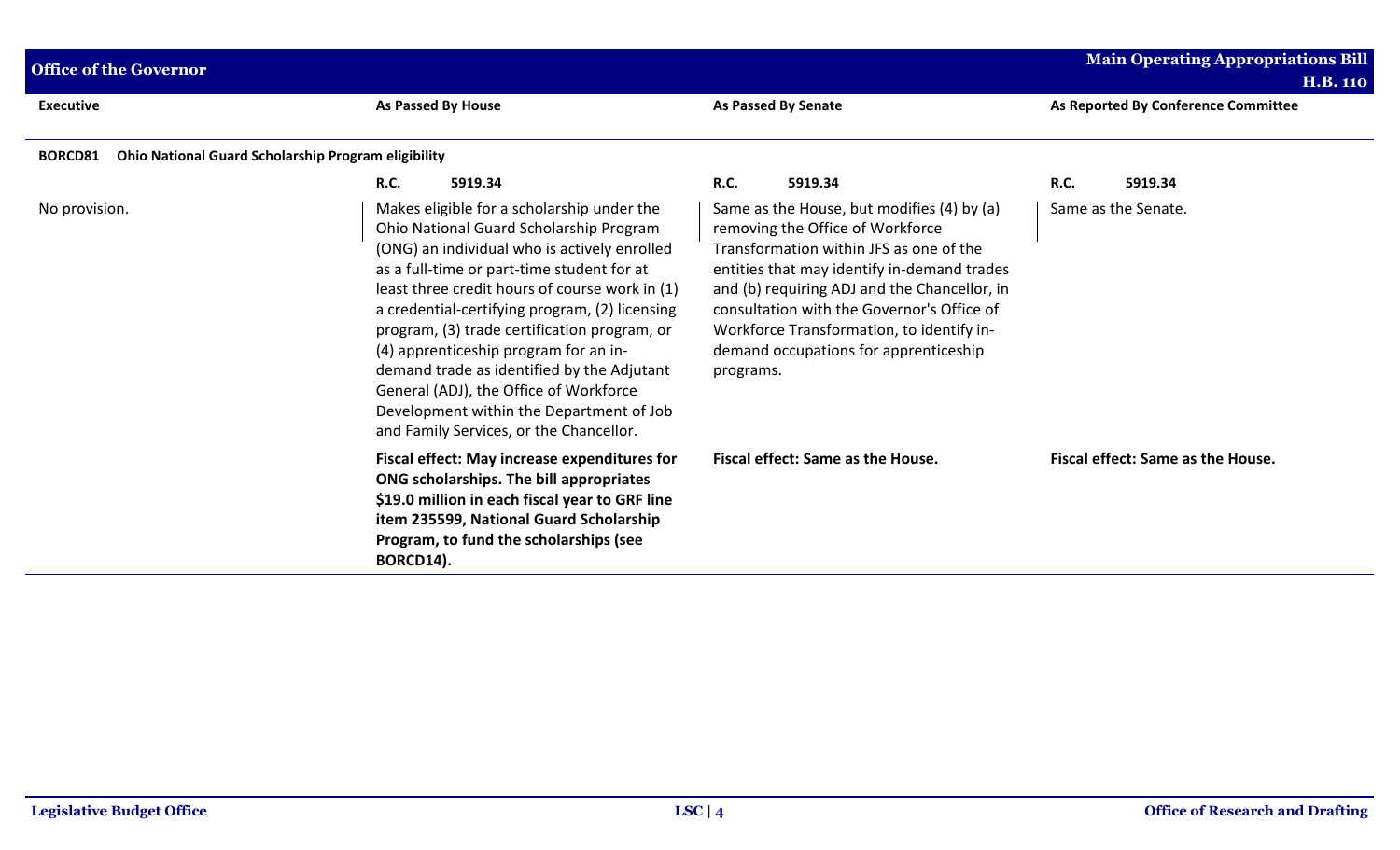| <b>Office of the Governor</b> |                                                                                                                                                                                                                                                                                                                                                                                                                                      |                     | <b>Main Operating Appropriations Bill</b>                                                                               |
|-------------------------------|--------------------------------------------------------------------------------------------------------------------------------------------------------------------------------------------------------------------------------------------------------------------------------------------------------------------------------------------------------------------------------------------------------------------------------------|---------------------|-------------------------------------------------------------------------------------------------------------------------|
| <b>Executive</b>              | As Passed By House                                                                                                                                                                                                                                                                                                                                                                                                                   | As Passed By Senate | <b>H.B. 110</b><br>As Reported By Conference Committee                                                                  |
| <b>REPCD3</b>                 | Joint Legislative Study Committee regarding career pathways and post-secondary workforce training programs                                                                                                                                                                                                                                                                                                                           |                     |                                                                                                                         |
|                               | 733.30<br>Section:                                                                                                                                                                                                                                                                                                                                                                                                                   |                     | 733.30<br>Section:                                                                                                      |
| No provision.                 | Establishes a 13-member Joint Legislative<br>Study Committee regarding career pathways<br>and post-secondary workforce training<br>programs, including a member appointed by<br>the Minority Leader in each house.                                                                                                                                                                                                                   | No provision.       | Same as the House, but specifies that the<br>Minority Leader in each chamber<br>recommend rather than appoint a member. |
| No provision.                 | Requires the Committee to review (1)<br>current workforce training programs offered<br>by post-secondary institutions and whether<br>the programs are aligned with local,<br>regional, and statewide workforce needs<br>and (2) current career pathways, how they<br>align with state, regional, and local labor<br>market demand data, and whether they<br>prioritize credentials that carry the most<br>value in the labor market. | No provision.       | Same as the House.                                                                                                      |
| No provision.                 | Requires the Committee to develop<br>recommendations regarding the following:                                                                                                                                                                                                                                                                                                                                                        | No provision.       | Same as the House.                                                                                                      |
| (1) No provision.             | (1) The state's workforce education priorities<br>and how those priorities are funded;                                                                                                                                                                                                                                                                                                                                               | (1) No provision.   | (1) Same as the House.                                                                                                  |
| (2) No provision.             | (2) A common definition for short-term<br>credentials and certificates of value across<br>primary, secondary, and post-secondary<br>education providers that ensures<br>consistency and alignment with the state's<br>policy and funding priorities;                                                                                                                                                                                 | (2) No provision.   | (2) Same as the House.                                                                                                  |
| (3) No provision.             | (3) Any strategies or programs the<br>Committee identified that may ensure that                                                                                                                                                                                                                                                                                                                                                      | (3) No provision.   | (3) Same as the House.                                                                                                  |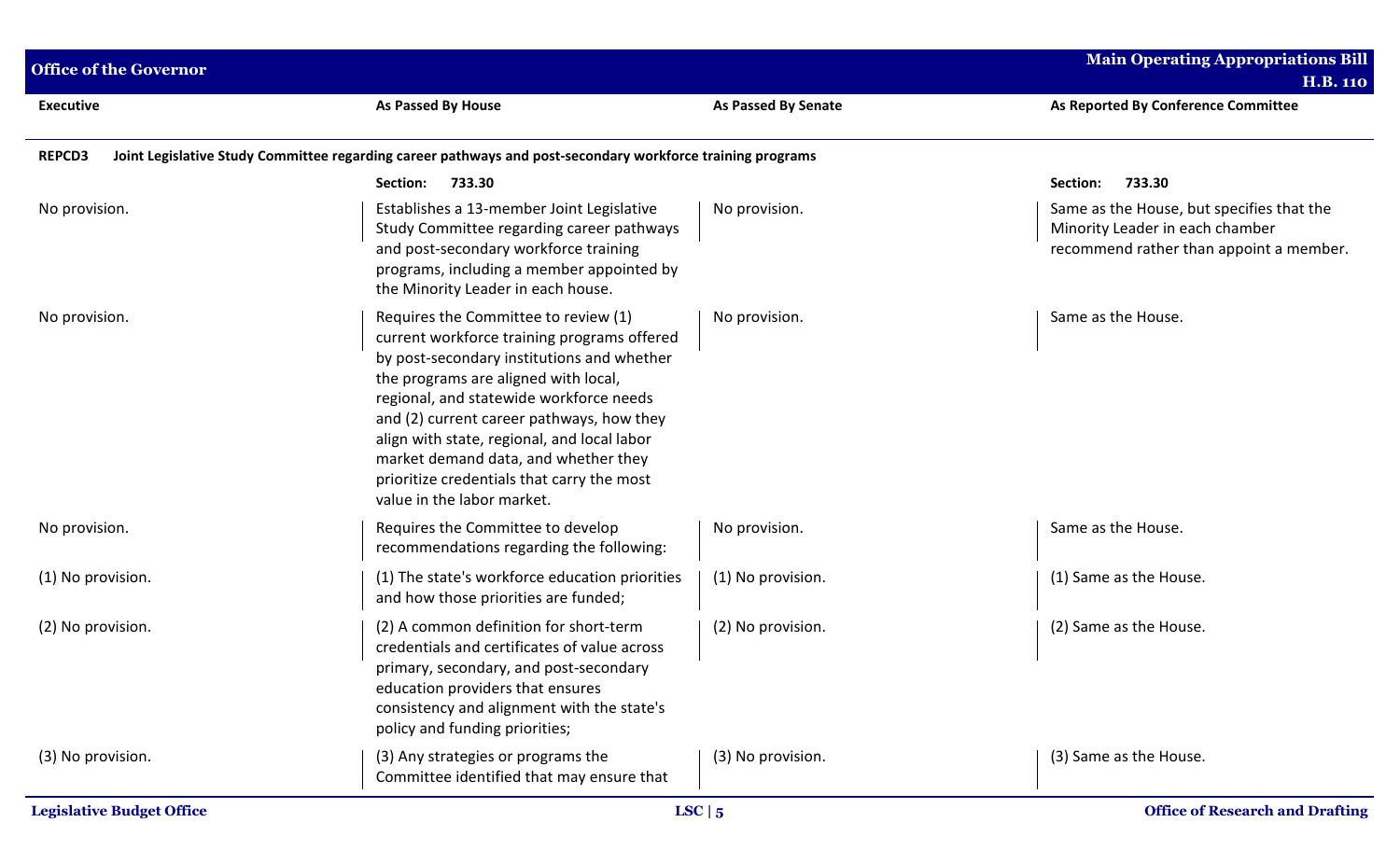| <b>Office of the Governor</b> |                                                                                                                                                                                                                                                                                                                                                   |                            | <b>Main Operating Appropriations Bill</b><br><b>H.B. 110</b> |
|-------------------------------|---------------------------------------------------------------------------------------------------------------------------------------------------------------------------------------------------------------------------------------------------------------------------------------------------------------------------------------------------|----------------------------|--------------------------------------------------------------|
| <b>Executive</b>              | As Passed By House                                                                                                                                                                                                                                                                                                                                | <b>As Passed By Senate</b> | As Reported By Conference Committee                          |
|                               | the state's investments will increase student<br>success and career readiness by increasing<br>the number of workforce certificates and<br>credentials that lead to an in-demand job;                                                                                                                                                             |                            |                                                              |
| (4) No provision.             | (4) The types of reporting and data<br>necessary for the Chancellor to collect<br>regarding post-secondary workforce<br>credentials, including programs for which<br>credit is not awarded;                                                                                                                                                       | (4) No provision.          | (4) Same as the House.                                       |
| (5) No provision.             | (5) Policy strategies identified by the<br>Committee to increase awareness and<br>participation by students in career-technical<br>pathways through partnerships between<br>primary, secondary, and post-secondary<br>education providers and business and<br>industry;                                                                           | (5) No provision.          | (5) Same as the House.                                       |
| (6) No provision.             | (6) Strategies identified by the Committee to<br>increase work-based learning programs such<br>as apprenticeships and programs that<br>permit students to attend post-secondary<br>educational institutions while maintaining<br>their employment;                                                                                                | (6) No provision.          | (6) Same as the House.                                       |
| (7) No provision.             | (7) Whether the state should consider<br>prioritizing investments in short-term<br>credentials through a new funding structure<br>for workforce education and career-<br>technical programs, including state support<br>of workforce training programs at<br>community colleges and Ohio technical<br>centers and financial aid opportunities for | (7) No provision.          | (7) Same as the House.                                       |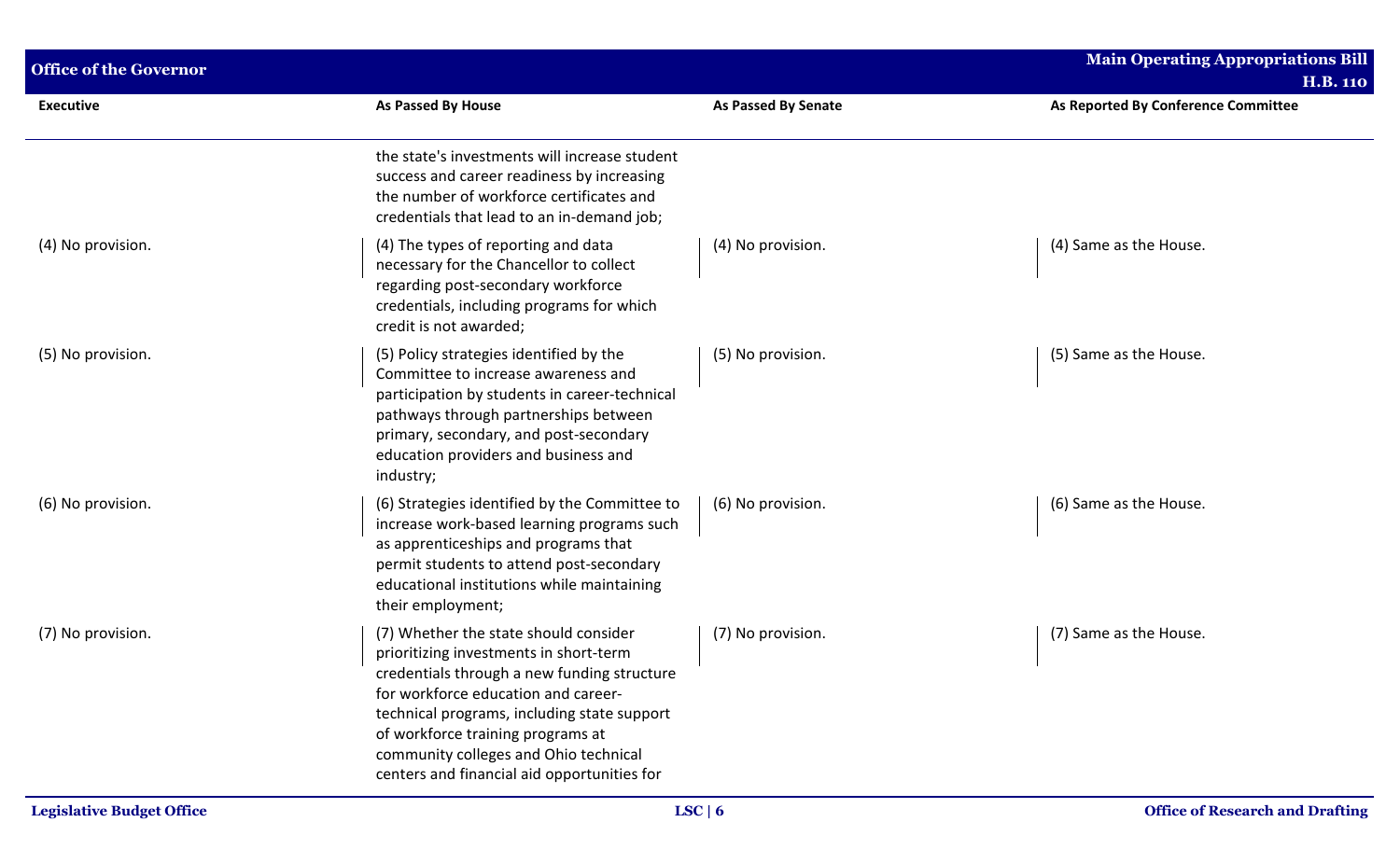| <b>Office of the Governor</b> |                                                                                                                                                                                                                              |                            | Main Operating Appropriations Bill  |
|-------------------------------|------------------------------------------------------------------------------------------------------------------------------------------------------------------------------------------------------------------------------|----------------------------|-------------------------------------|
|                               |                                                                                                                                                                                                                              |                            | <b>H.B. 110</b>                     |
| <b>Executive</b>              | As Passed By House                                                                                                                                                                                                           | <b>As Passed By Senate</b> | As Reported By Conference Committee |
|                               | students pursuing a workforce certificate or<br>credential; and,                                                                                                                                                             |                            |                                     |
| (8) No provision.             | (8) Strategies to improve and expand short-<br>term workforce career pathway<br>opportunities to make them more accessible<br>to residents of the state.                                                                     | (8) No provision.          | (8) Same as the House.              |
| No provision.                 | Requires LSC to provide support to the<br>Committee.                                                                                                                                                                         | No provision.              | Same as the House.                  |
| No provision.                 | Requires the Committee to issue a report to<br>the General Assembly by November 1, 2022,<br>that contains its findings and<br>recommendations, as well as any proposed<br>legislative changes or funding<br>recommendations. | No provision.              | Same as the House.                  |
|                               | <b>Fiscal effect: Minimal.</b>                                                                                                                                                                                               |                            | Fiscal effect: Same as the House.   |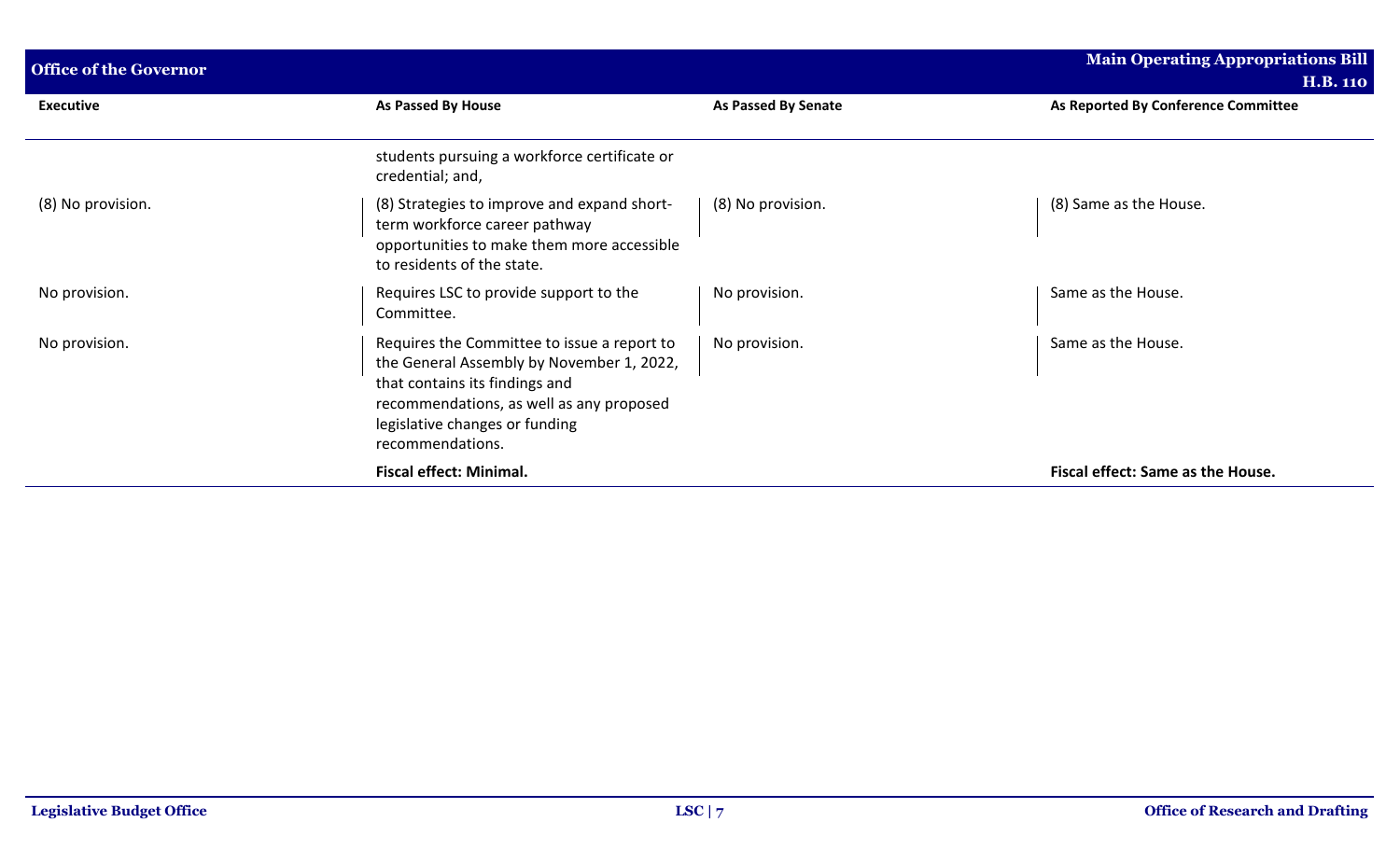| <b>Office of the Governor</b>        |                                                                                                                                                                                                                                                                                                   |                                   | <b>Main Operating Appropriations Bill</b><br><b>H.B. 110</b>                                                                  |
|--------------------------------------|---------------------------------------------------------------------------------------------------------------------------------------------------------------------------------------------------------------------------------------------------------------------------------------------------|-----------------------------------|-------------------------------------------------------------------------------------------------------------------------------|
| <b>Executive</b>                     | <b>As Passed By House</b>                                                                                                                                                                                                                                                                         | <b>As Passed By Senate</b>        | As Reported By Conference Committee                                                                                           |
| <b>TANF Spending Plan</b><br>JFSCD50 |                                                                                                                                                                                                                                                                                                   |                                   |                                                                                                                               |
|                                      | <b>R.C.</b><br>5101.806, 107.03                                                                                                                                                                                                                                                                   | R.C.<br>5101.806, 107.03          | <b>R.C.</b><br>5101.806, 107.03                                                                                               |
| No provision.                        | Requires ODJFS to submit a TANF spending<br>plan to the Governor not later than<br>November 1st of each even-numbered year<br>describing the anticipated spending of the<br>TANF Block Grant funds for the next fiscal<br>biennium.                                                               | Same as the House.                | Same as the House.                                                                                                            |
| No provision.                        | Requires the Governor to submit this<br>spending plan to the General Assembly as an<br>appendix to the Governor's budget.                                                                                                                                                                         | Same as the House.                | Same as the House.                                                                                                            |
| No provision.                        | Requires ODJFS to submit an updated TANF<br>spending report to the chairpersons of<br>standing committees of the House of<br>Representatives and Senate designated by<br>the Speaker of the House of Representatives<br>and the President of the Senate by July 30 of<br>each even-numbered year. | Same as the House.                | Same as the House, but additionally requires<br>the updated report to be submitted to the<br>minority leader of each chamber. |
| No provision.                        | Permits the chairpersons of the standing<br>committees to call the ODJFS Director to<br>testify about the TANF spending plan.                                                                                                                                                                     | Same as the House.                | Same as the House.                                                                                                            |
|                                      | <b>Fiscal effect: Minimal.</b>                                                                                                                                                                                                                                                                    | Fiscal effect: Same as the House. | Fiscal effect: Same as the House.                                                                                             |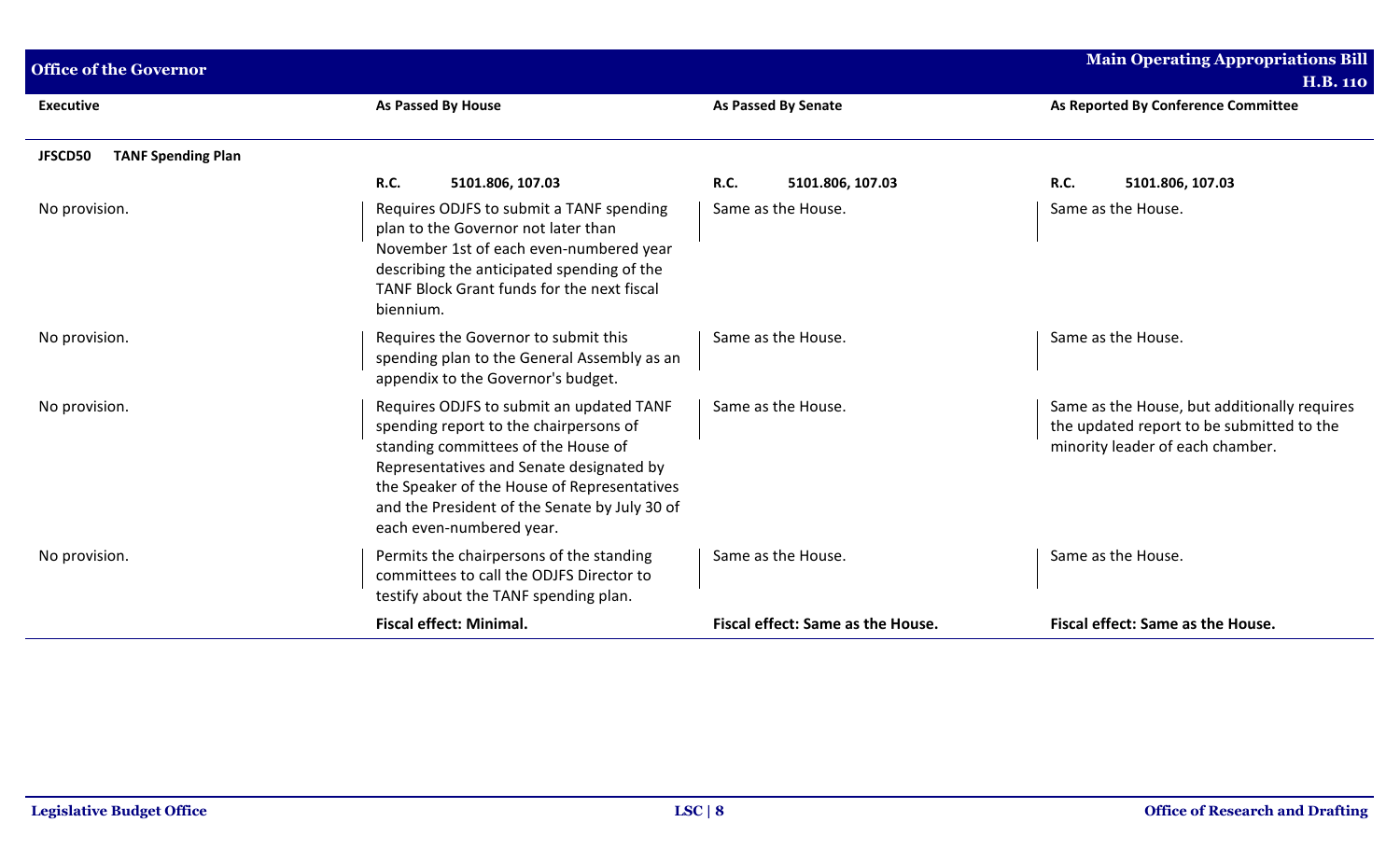| <b>Office of the Governor</b>                                                                                                                                                                                                                                                                       |                                                                                                                                      |                                                                                                                                                                                                              | <b>Main Operating Appropriations Bill</b>                                                                                                                                           |
|-----------------------------------------------------------------------------------------------------------------------------------------------------------------------------------------------------------------------------------------------------------------------------------------------------|--------------------------------------------------------------------------------------------------------------------------------------|--------------------------------------------------------------------------------------------------------------------------------------------------------------------------------------------------------------|-------------------------------------------------------------------------------------------------------------------------------------------------------------------------------------|
| <b>Executive</b>                                                                                                                                                                                                                                                                                    | As Passed By House                                                                                                                   | <b>As Passed By Senate</b>                                                                                                                                                                                   | <b>H.B. 110</b><br>As Reported By Conference Committee                                                                                                                              |
|                                                                                                                                                                                                                                                                                                     |                                                                                                                                      |                                                                                                                                                                                                              |                                                                                                                                                                                     |
| <b>TANF Block Grant</b><br>JFSCD7                                                                                                                                                                                                                                                                   |                                                                                                                                      |                                                                                                                                                                                                              |                                                                                                                                                                                     |
| 307.80<br>Section:                                                                                                                                                                                                                                                                                  | 307.80<br>Section:                                                                                                                   | 307.80<br>Section:                                                                                                                                                                                           | 307.80<br>Section:                                                                                                                                                                  |
| Makes the following earmarks in FED Fund<br>3V60 line item 600689, TANF Block Grant:                                                                                                                                                                                                                | Same as the Executive, but makes the<br>following changes (see JFSCD45 for the<br>Kinship Caregiver earmark from this line<br>item): | Same as the House, but makes the following<br>changes (see JFSCD45 for the Kinship<br>Caregiver and JFSCD68 for the Family<br>Stability Programs earmarks from this line<br>item):                           | Same as the Senate, but makes the following<br>changes (see JFSCD45 for the Kinship<br>Caregiver and JFSCD68 for the Family<br>Stability Programs earmarks from this line<br>item): |
| (1) Up to \$13,285,000 in each fiscal year to<br>support programs or organizations that<br>provide services that align with the mission<br>and goals of the Governor's Office of Faith-<br>Based and Community Initiatives. (See<br>GOVCD2 for requirement to report its<br>spending of TANF funds) | (1) Same as the Executive.                                                                                                           | (1) Same as the Executive, but increases the<br>earmark to \$13,535,000 in each fiscal year<br>and requires \$250,000 in each fiscal year to<br>support the Connect Our Kids Family<br>Connections training. | (1) Same as the Senate.                                                                                                                                                             |
| (2) Up to $$2,000,000$ in each fiscal year for<br>the Independent Living Initiative.                                                                                                                                                                                                                | (2) Same as the Executive.                                                                                                           | (2) Same as the Executive.                                                                                                                                                                                   | (2) Same as the Executive.                                                                                                                                                          |
| (3) No provision.                                                                                                                                                                                                                                                                                   | $(3)$ \$3,000,000 in each fiscal year for the<br>Ohio Parenting and Pregnancy Program.                                               | (3) No provision. (See JFSCD6)                                                                                                                                                                               | (3) No provision. (See JFSCD6)                                                                                                                                                      |
| (4) Up to \$2,200,000 in each fiscal year for<br>the Ohio Commission on Fatherhood.                                                                                                                                                                                                                 | (4) Same as the Executive, but increases the<br>earmark to up to \$2,500,000 in each fiscal<br>year.                                 | (4) Same as the House.                                                                                                                                                                                       | (4) Same as the House.                                                                                                                                                              |
| (5) No provision.                                                                                                                                                                                                                                                                                   | (5) \$2,300,000 in each fiscal year for Open<br>Doors Academy.                                                                       | (5) Same as the House.                                                                                                                                                                                       | (5) Same as the House.                                                                                                                                                              |
| (6) Up to \$1,000,000 in each fiscal year for<br>Ohio Children's Trust Fund.                                                                                                                                                                                                                        | (6) Same as the Executive.                                                                                                           | (6) Same as the Executive.                                                                                                                                                                                   | (6) Same as the Executive.                                                                                                                                                          |
| $(7)$ \$1,000,000 in each fiscal year for the<br>Children's Hunger Alliance.                                                                                                                                                                                                                        | (7) Same as the Executive, but increases the<br>earmark to \$1,175,000 in each fiscal year.                                          | (7) Same as the House.                                                                                                                                                                                       | (7) Same as the House.                                                                                                                                                              |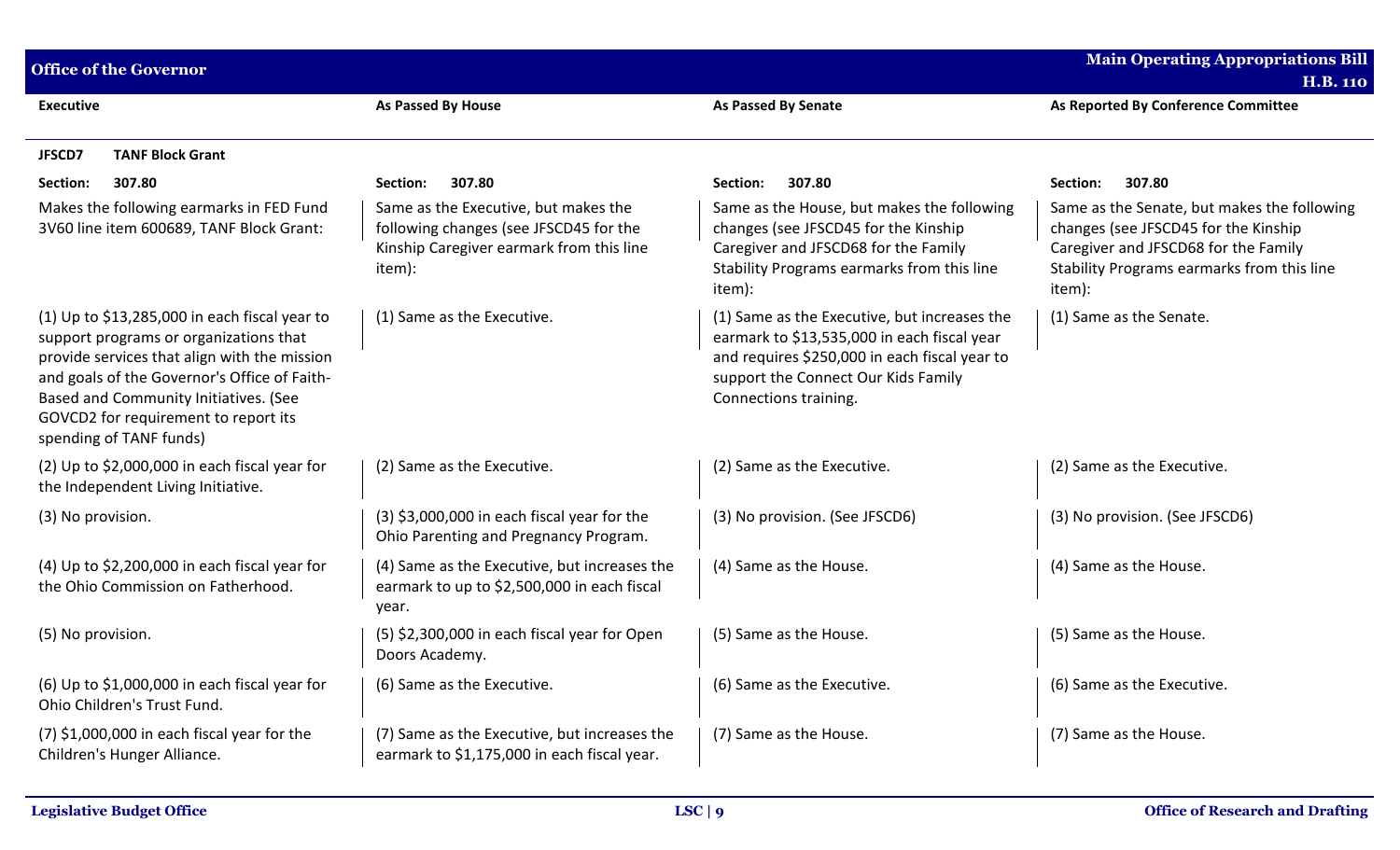| <b>Office of the Governor</b>                                                        |                                                                                                                                                                                                                             |                                                                                        | <b>Main Operating Appropriations Bill</b><br><b>H.B. 110</b> |  |
|--------------------------------------------------------------------------------------|-----------------------------------------------------------------------------------------------------------------------------------------------------------------------------------------------------------------------------|----------------------------------------------------------------------------------------|--------------------------------------------------------------|--|
| <b>Executive</b>                                                                     | <b>As Passed By House</b>                                                                                                                                                                                                   | <b>As Passed By Senate</b>                                                             | As Reported By Conference Committee                          |  |
| (8) No provision.                                                                    | $(8)$ \$1,000,000 in each fiscal year for the<br>Waterford Institute.                                                                                                                                                       | (8) Same as the House, but decreases the<br>earmark to \$250,000.                      | (8) Same as the House.                                       |  |
| (9) \$1,000,000 in each fiscal year for Big<br>Brothers Big Sisters of Central Ohio. | (9) Same as the Executive.                                                                                                                                                                                                  | (9) Same as the Executive.                                                             | (9) Same as the Executive.                                   |  |
| (10) \$500,000 in each fiscal year for the Ohio<br>Council of YWCAs.                 | (10) Same as the Executive, but increases<br>the earmark to \$750,000.                                                                                                                                                      | (10) Same as the House.                                                                | (10) Same as the House.                                      |  |
| (11) No provision.                                                                   | (11) \$500,000 in each fiscal year for Ohio<br>YMCA day camps and before and after<br>school programs.                                                                                                                      | (11) Same as the House.                                                                | (11) Same as the House.                                      |  |
| (12) No provision.                                                                   | (12) \$500,000 in each fiscal year for Child<br>Focus, Inc. and requires the organization to<br>provide a report about the number of<br>additional children served and program<br>outcomes and efficacy by January 1, 2023. | (12) Same as the House.                                                                | (12) Same as the House.                                      |  |
| (13) No provision.                                                                   | (13) No provision.                                                                                                                                                                                                          | (13) \$300,000 in each fiscal year for Shoes<br>and Clothes for Kids.                  | (13) Same as the Senate.                                     |  |
| (14) No provision.                                                                   | (14) \$250,000 in each fiscal year for the<br>Sisters of Charity Foundation of Cleveland.                                                                                                                                   | (14) Same as the House.                                                                | (14) Same as the House.                                      |  |
| (15) No provision                                                                    | $(15)$ \$250,000 in each fiscal year for<br>Communities In Schools of Ohio.                                                                                                                                                 | (15) Same as the House.                                                                | (15) Same as the House.                                      |  |
| (16) No provision.                                                                   | (16) \$250,000 in each fiscal year for Produce<br>Perks Midwest.                                                                                                                                                            | (16) Same as the House, but increases the<br>earmark to \$500,000 in each fiscal year. | (16) Same as the Senate.                                     |  |
| $(17)$ \$200,000 in each fiscal year for<br>Marriage Works! Ohio in Dayton.          | (17) Same as the Executive.                                                                                                                                                                                                 | (17) Same as the Executive.                                                            | (17) Same as the Executive.                                  |  |
| (18) No provision.                                                                   | (18) \$200,000 in each fiscal year for the<br>YWCA of Greater Cleveland's Early Learning<br>Center.                                                                                                                         | (18) Same as the House.                                                                | (18) Same as the House.                                      |  |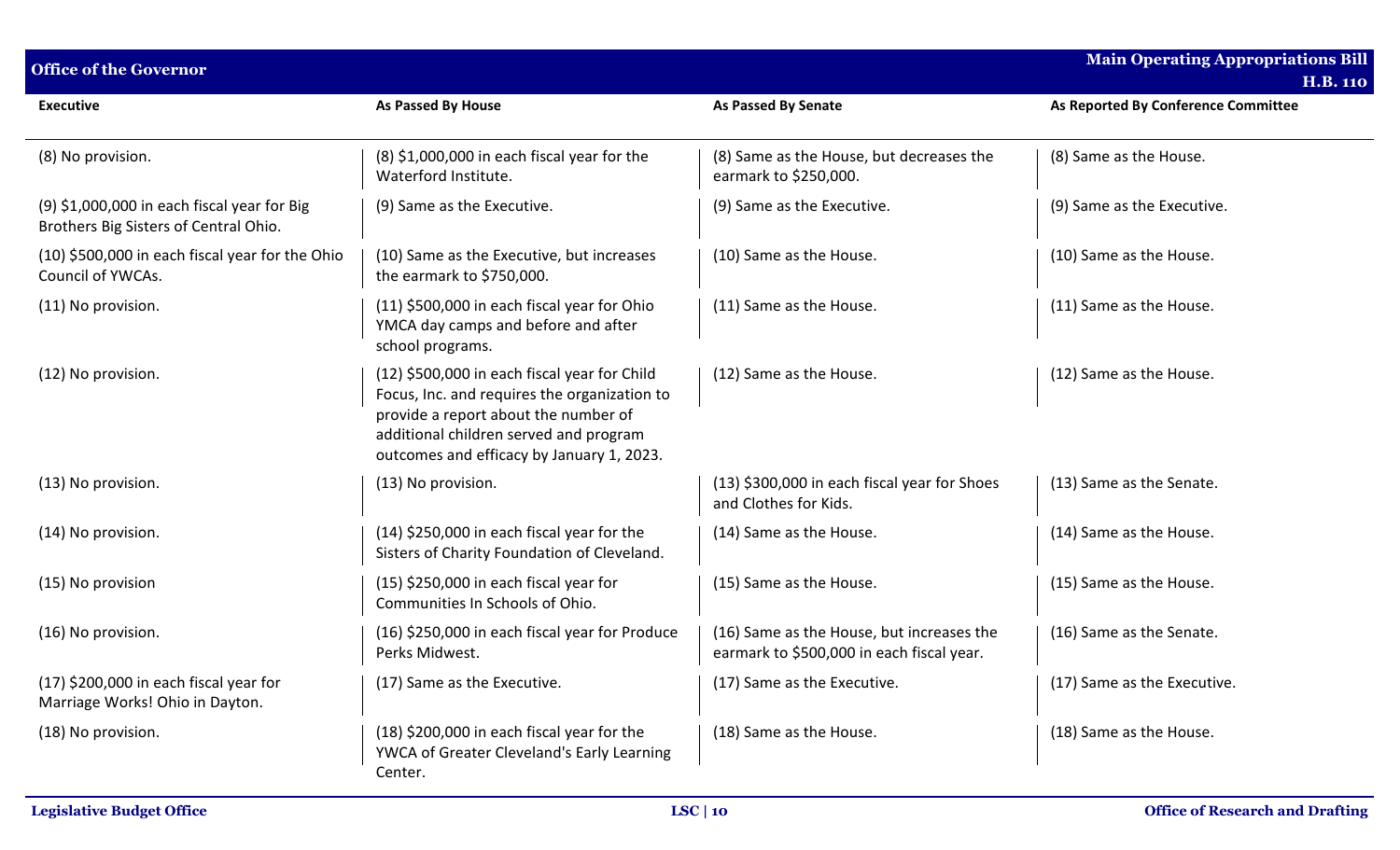| <b>Office of the Governor</b> |                                                                                                                                                              |                                                                                        | <b>Main Operating Appropriations Bill</b> |
|-------------------------------|--------------------------------------------------------------------------------------------------------------------------------------------------------------|----------------------------------------------------------------------------------------|-------------------------------------------|
|                               |                                                                                                                                                              |                                                                                        | <b>H.B. 110</b>                           |
| <b>Executive</b>              | <b>As Passed By House</b>                                                                                                                                    | <b>As Passed By Senate</b>                                                             | As Reported By Conference Committee       |
| (19) No provision.            | (19) \$150,000 in each fiscal year for<br>University Circle Inc. in Cleveland.                                                                               | (19) Same as the House, but increases the<br>earmark to \$300,000 in each fiscal year. | (19) Same as the Senate.                  |
| (20) No provision.            | (20) \$141,200 in each fiscal year for the<br>Somali Community Link housing assistance<br>program.                                                           | (20) Same as the House, but increases the<br>earmark to \$282,400 in each fiscal year. | (20) Same as the Senate.                  |
| (21) No provision.            | $(21)$ \$110,000 in each fiscal year for<br>University Settlement family assistance<br>programs in the Broadway-Slavic Village<br>neighborhood of Cleveland. | (21) Same as the House.                                                                | (21) Same as the House.                   |
| (22) No provision.            | (22) No provision.                                                                                                                                           | (22) \$500,000 in each fiscal year for Birthing<br>Beautiful Communities in Cleveland. | (22) Same as the Senate.                  |
| (23) No provision.            | (23) No provision.                                                                                                                                           | (23) \$250,000 in each fiscal year for The<br>Foundry in Cleveland.                    | (23) Same as the Senate.                  |
| (24) No provision.            | (24) No provision.                                                                                                                                           | (24) \$100,000 in each fiscal year for INspirED<br>services.                           | (24) Same as the Senate.                  |
| (25) No provision.            | (25) No provision.                                                                                                                                           | (25) \$25,000 in each fiscal year for the Make<br>a Day Foundation.                    | (25) Same as the Senate.                  |
| (26) No provision.            | (26) No provision.                                                                                                                                           | (26) \$425,000 in each fiscal year for<br>Mahoning County High School.                 | (26) Same as the Senate.                  |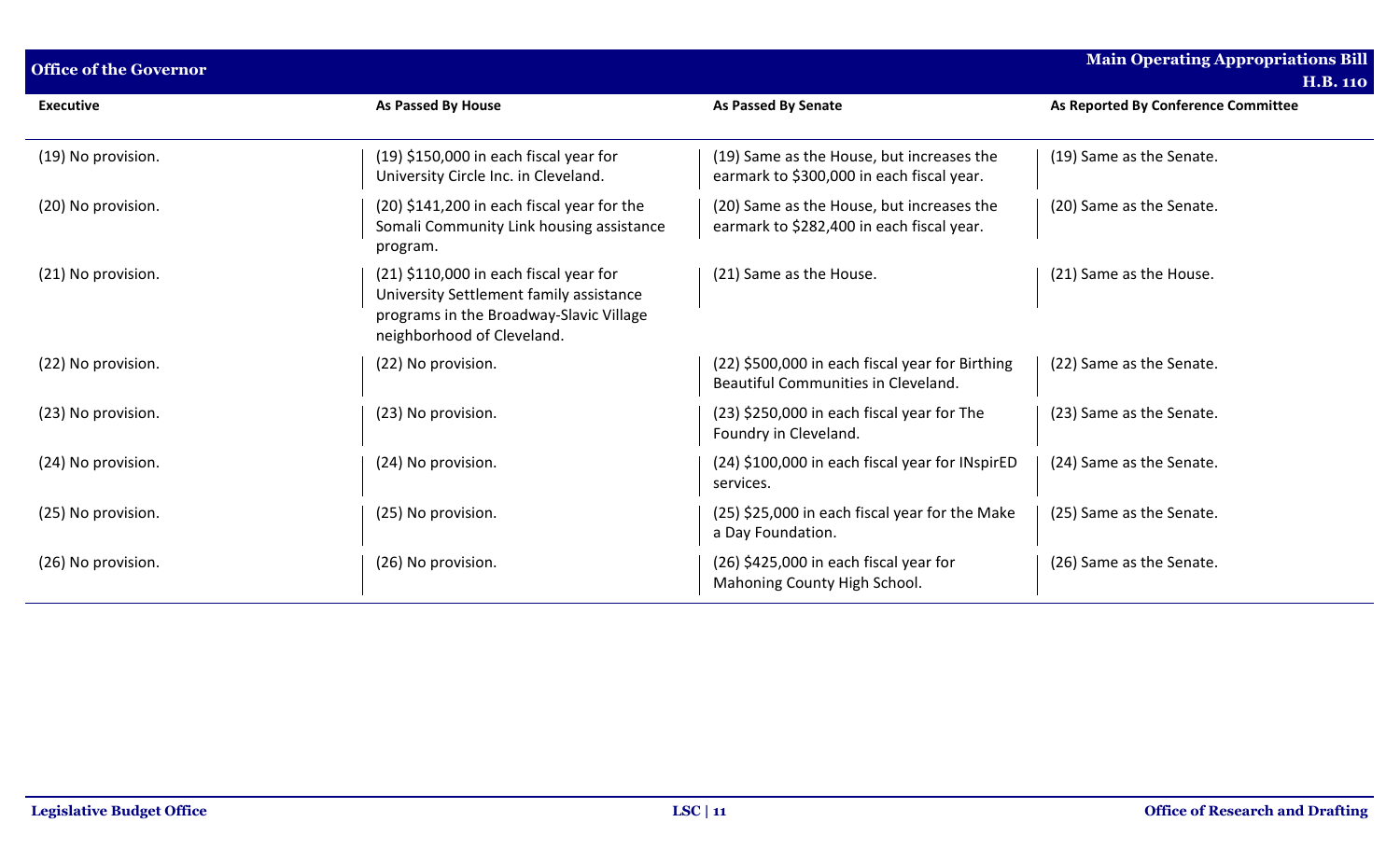| <b>Office of the Governor</b>                                                |                    |                                                                                                                                                                                                                                                                                                                                                                               | <b>Main Operating Appropriations Bill</b><br><b>H.B. 110</b> |
|------------------------------------------------------------------------------|--------------------|-------------------------------------------------------------------------------------------------------------------------------------------------------------------------------------------------------------------------------------------------------------------------------------------------------------------------------------------------------------------------------|--------------------------------------------------------------|
| <b>Executive</b>                                                             | As Passed By House | <b>As Passed By Senate</b>                                                                                                                                                                                                                                                                                                                                                    | As Reported By Conference Committee                          |
| JFSCD64<br><b>Governor's Office of Faith Based and Community Initiatives</b> |                    |                                                                                                                                                                                                                                                                                                                                                                               |                                                              |
|                                                                              |                    | 307.158<br>Section:                                                                                                                                                                                                                                                                                                                                                           | 307.158<br>Section:                                          |
| No provision.                                                                | No provision.      | Earmarks \$750,000 in each fiscal year from<br>GRF appropriation item 600450, Program<br>Operations, for the Governor's Office of<br>Faith-Based and Community Initiatives to<br>support the development of the Connect<br>Our Kids Family Connections technology and<br>the development of the Connect Our Kids<br>Connections Matter Academy for transition-<br>aged youth. | Same as the Senate.                                          |